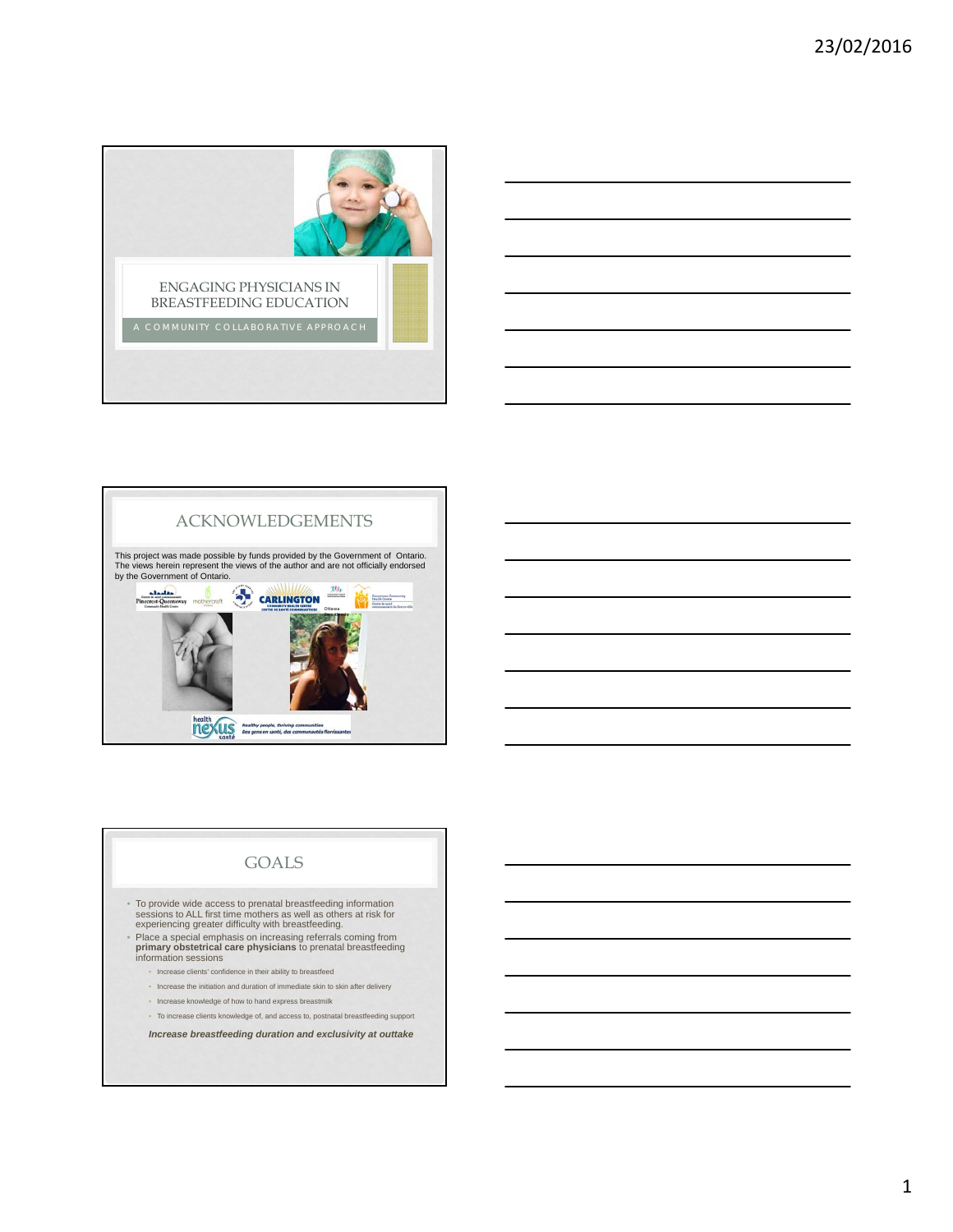### THE SESSIONS

- 2 hour sessions delivered by lactation consultants in four locations
- Each session incorporated four key messages:
- Skin to skin
- Hand expression of breastmilk • Community resources
- $\mathcal{P}_\mathcal{F}$
- Early, trained, breastfeeding support postpartum (within the first week).

These messages were also delivered with WHO BFI messaging around the hazards of commercial formula and participants received print, web and video resources including the best start Breastfeeding Matters booklet



# **OUTCOMES**

- 81% reported increased confidence
- 83% reported increased knowledge off community
- resources and the intention to access them
- 100% client satisfaction with the sessions
- Many wished they were longer

# **OUTTAKES**

- Very high caesarean rate • 38% of those who attended the session had a caesarean birth
- 27% of those who were registered but who did not attend had a caesarean birth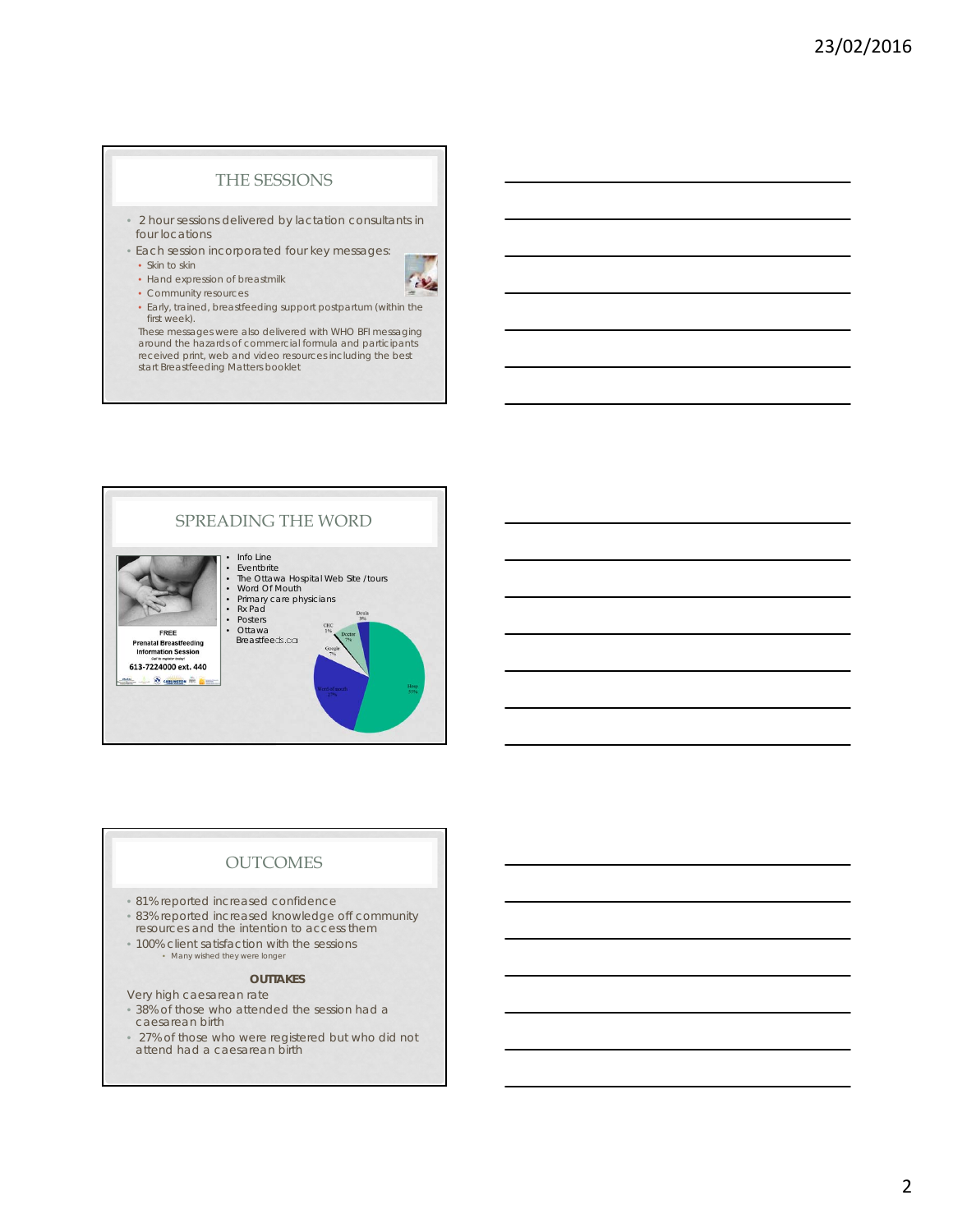









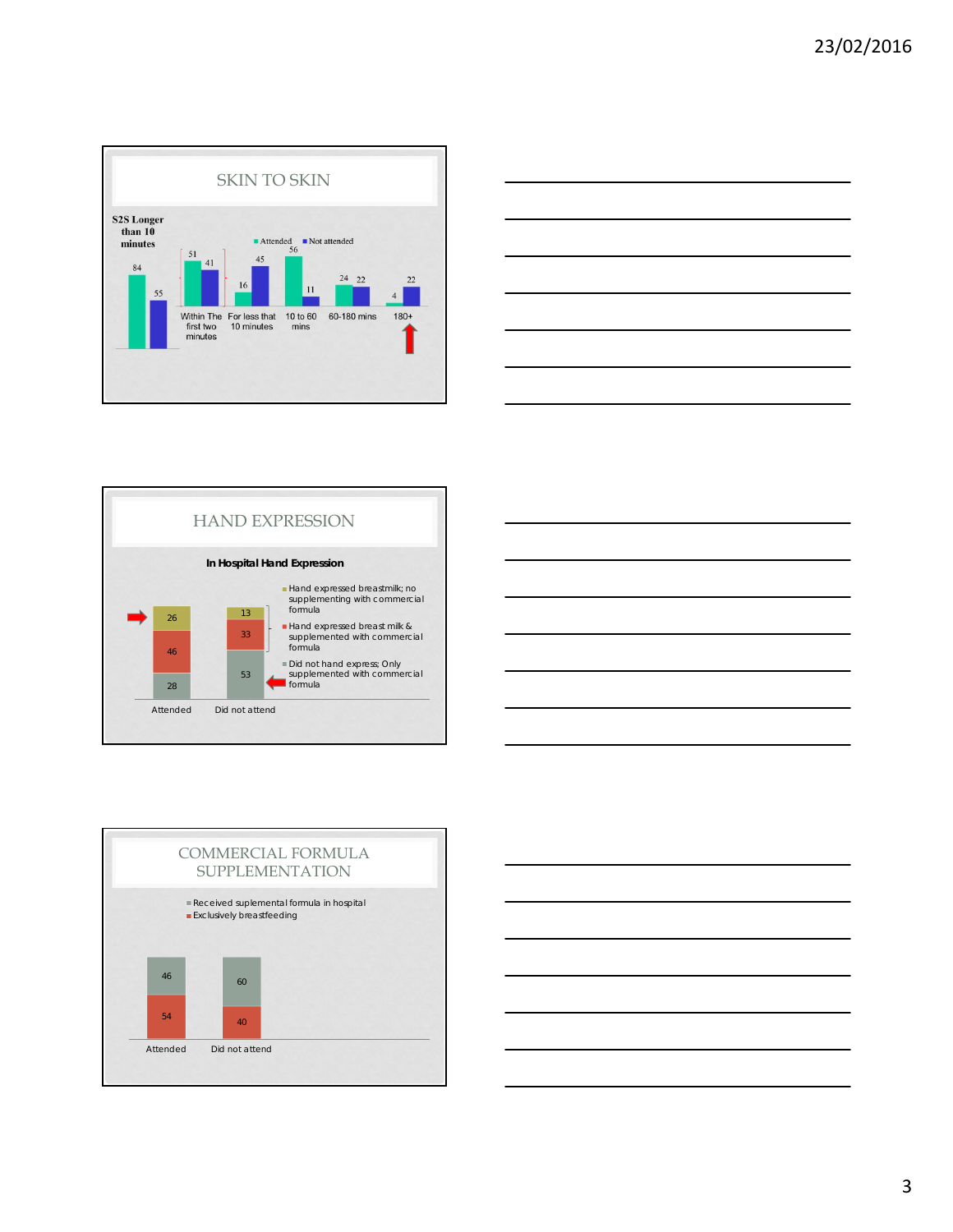



# **CONCLUSIONS**

- Attending a prenatal breastfeeding session correlated with:
- Greater maternal confidence to breastfeed
- Longer skin to skin right after birth (in spite of higher caesarean rate)
- Lower rates of in hospital supplementation with commercial formula
- Greater use of hand expression in hospital
- Greater access of community breastfeeding supports postpartum
- Greater exclusivity of breastfeeding at outtake
- Greater duration of breastfeeding at outtake

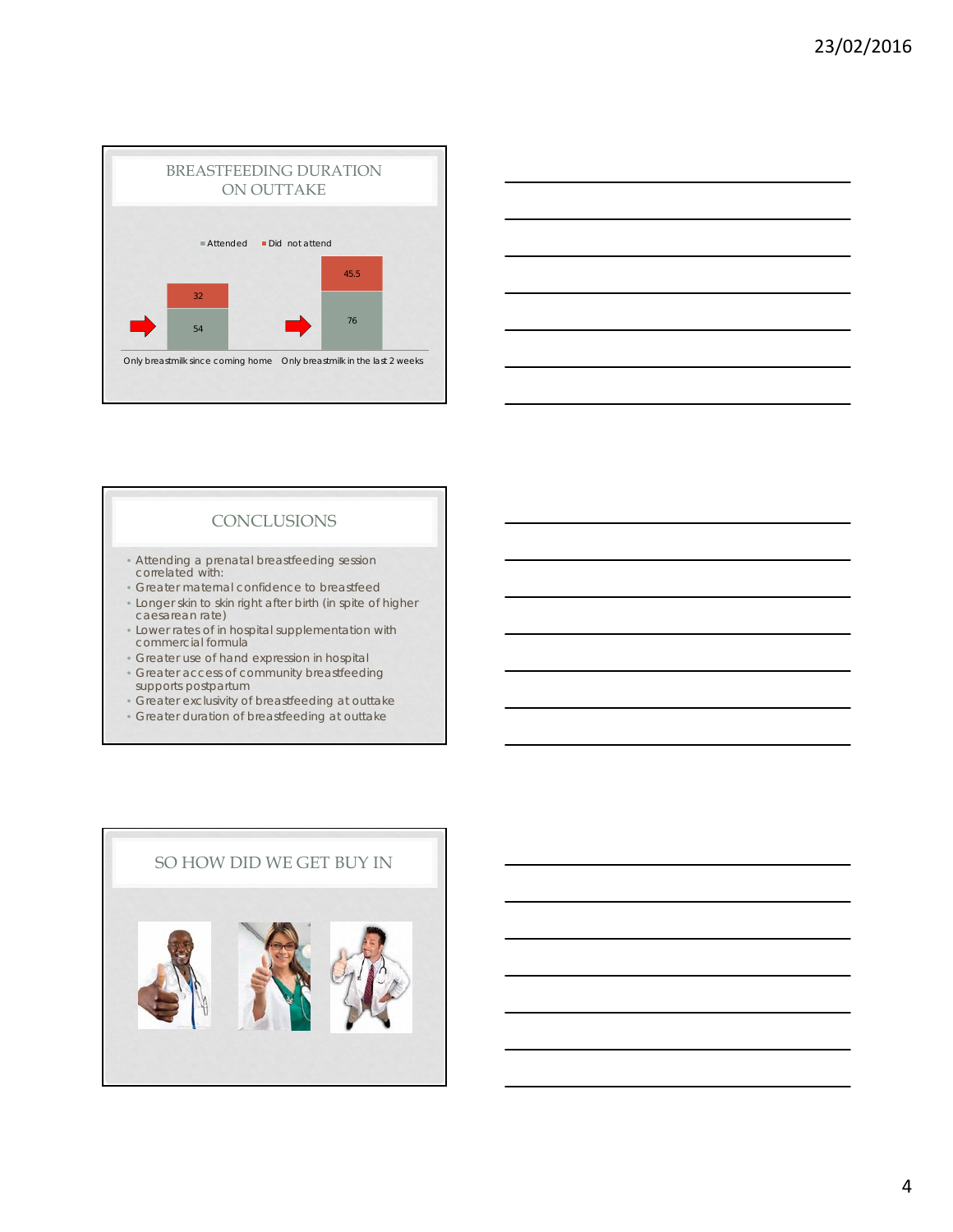#### PRIMARY OBSTETRICAL CARE PROVIDERS

- Created a physician package which detailed how they could:
- **Create** a Baby friendly Practice
- **Encourage** breastfeeding discussion and resource development BEFORE their clients delivered
- And **Support** breastfeeding postpartum

| <b>Breastfeeding</b><br>Matters!                                                                                |
|-----------------------------------------------------------------------------------------------------------------|
| Research has shown that you may benefit from additional<br>PRENATAL support for breastfeeding due to:           |
| G Body Mass Index of over 30<br><b>Q</b> Breast reduction/surgery<br><b>Eirst baby</b><br>Gestational Diabetes  |
| Lack of social /emotional support<br><b>Low thyroid hormone</b>                                                 |
| Polycystic Ovary Syndrome<br><b>D</b> Pregnant with multiples                                                   |
| Previous difficulty breastfeeding<br>Previous preterm birth                                                     |
| Scheduled or high risk for Cesarean Birth<br>Under 25 years of age<br>Use of assisted reproductive technologies |
| Please call today to talk with a lactation consultant who<br>can help you make a plan BEFORE your baby arrives. |
| Free! 613-722-4000 ext 440                                                                                      |
| Additional succeed at www.Ottawabreastfeeds.ca<br>Ottawa Public Health Info Line 613-580-6744                   |
| least areasand with Systematical by the Grant                                                                   |



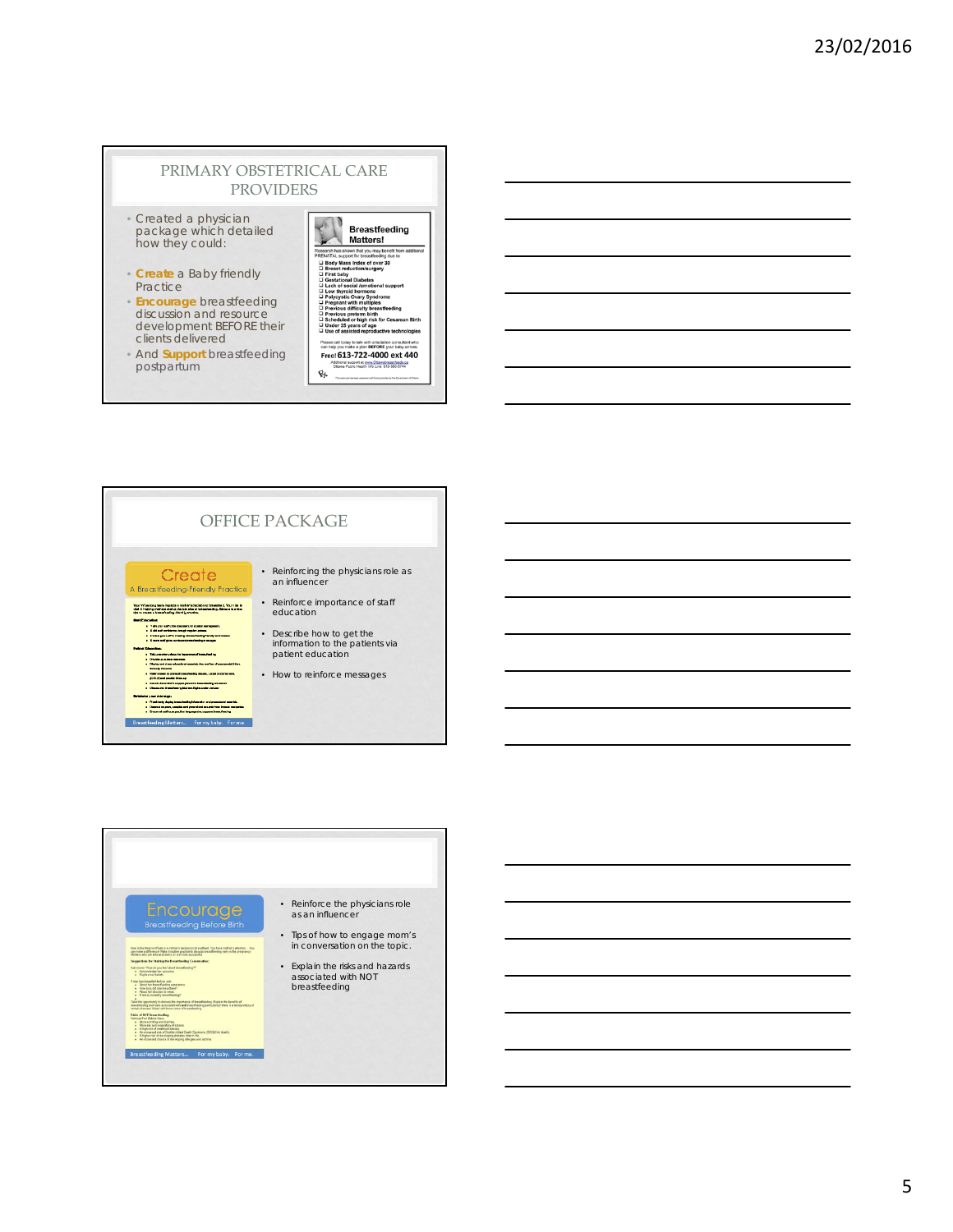



#### AND THEN WE SHOWED THEM

- What the research was showing
- We did a presentation at the hospital
- A presentation to the family practice Dr's who had obstetrical privileges at the Ottawa Hospital
- We showed them the impact the sessions were having and reinforced the physicians role as an influencer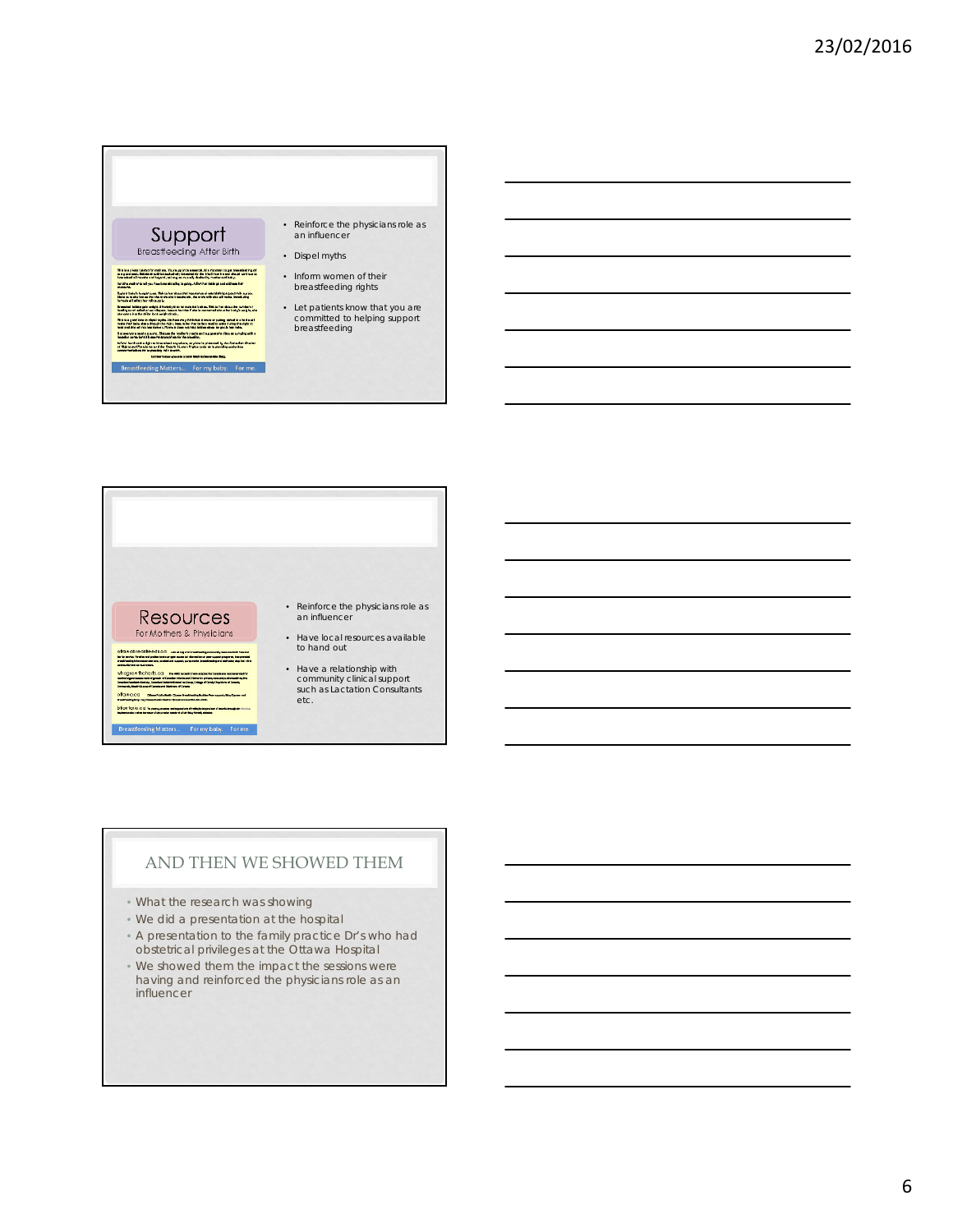





# SO WHAT MADE SENSE?

- Speaking Their language with the use of Rx pad and Supportive office literature.
- Giving them feedback after asking for buy in
- Having the hospital as a key partner advertising the sessions